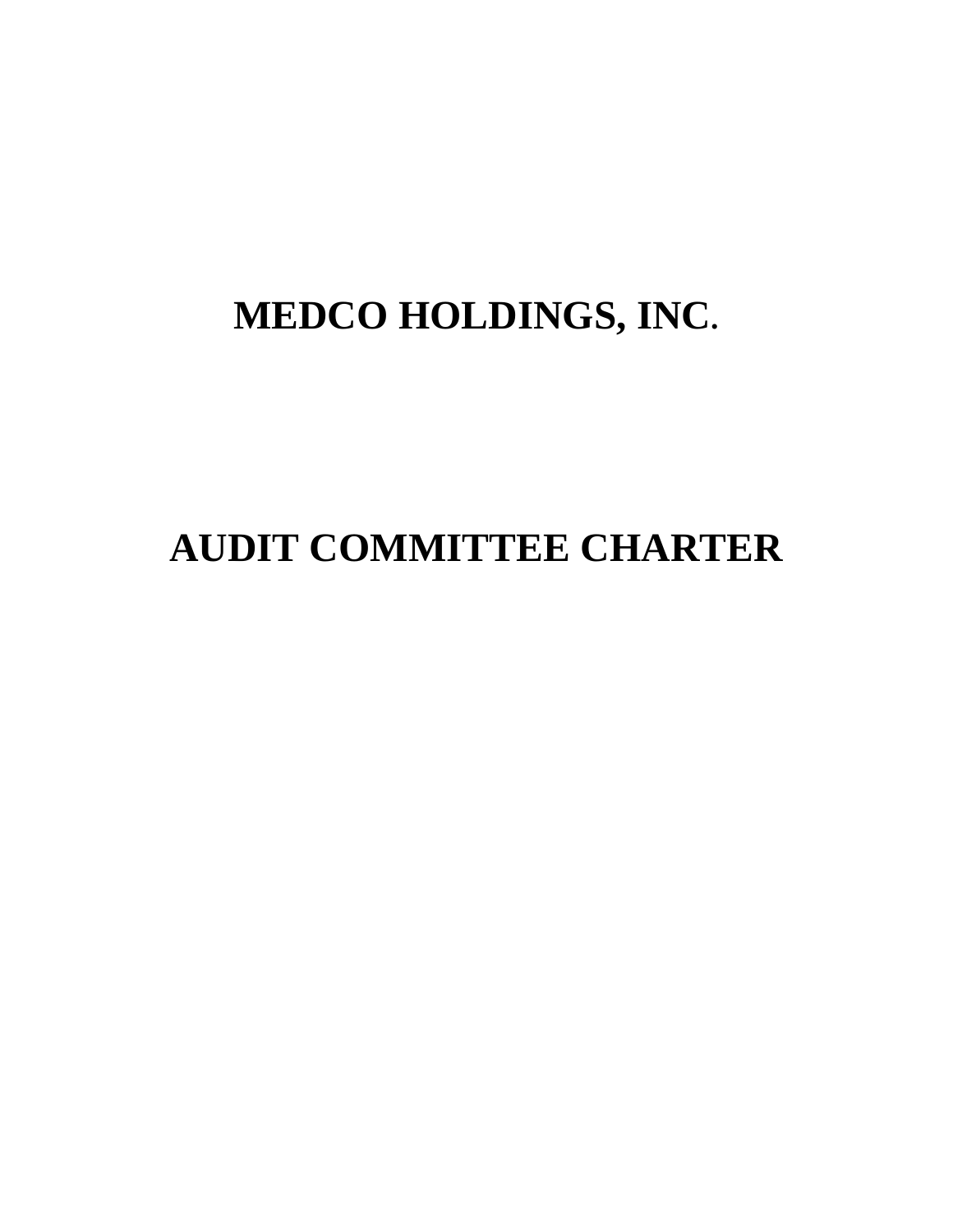#### **I. PURPOSE**

To assist the Board of Directors in fulfilling its oversight responsibilities for the management and financial reporting process, internal control and maintenance of an effective audit process.

# **II. AUTHORITY**

The audit committee has authority to conduct or authorize investigations into matters within its scope of responsibility. In the performance of its functions, the committee is empowered to:

- Resolve any disagreements between management and the external auditor regarding financial reporting;
- Pre-approve all auditing services;
- Seek any information it requires from employees all of whom are directed to cooperate with the committee's requests – or external parties; and
- Meet with company officers, external auditors, or outside counsel as necessary.

# **III. COMPOSITION**

The audit committee, whose members have adequate financial and accounting expertise will consist of at least three (3) members of the board of directors. The committee shall be chaired by an independent director. The Board shall appoint its members.

# **IV. MEETINGS**

The committee will meet at least, quarterly and convene additional meetings, as circumstances require. Meetings may be attended in person or via teleconference.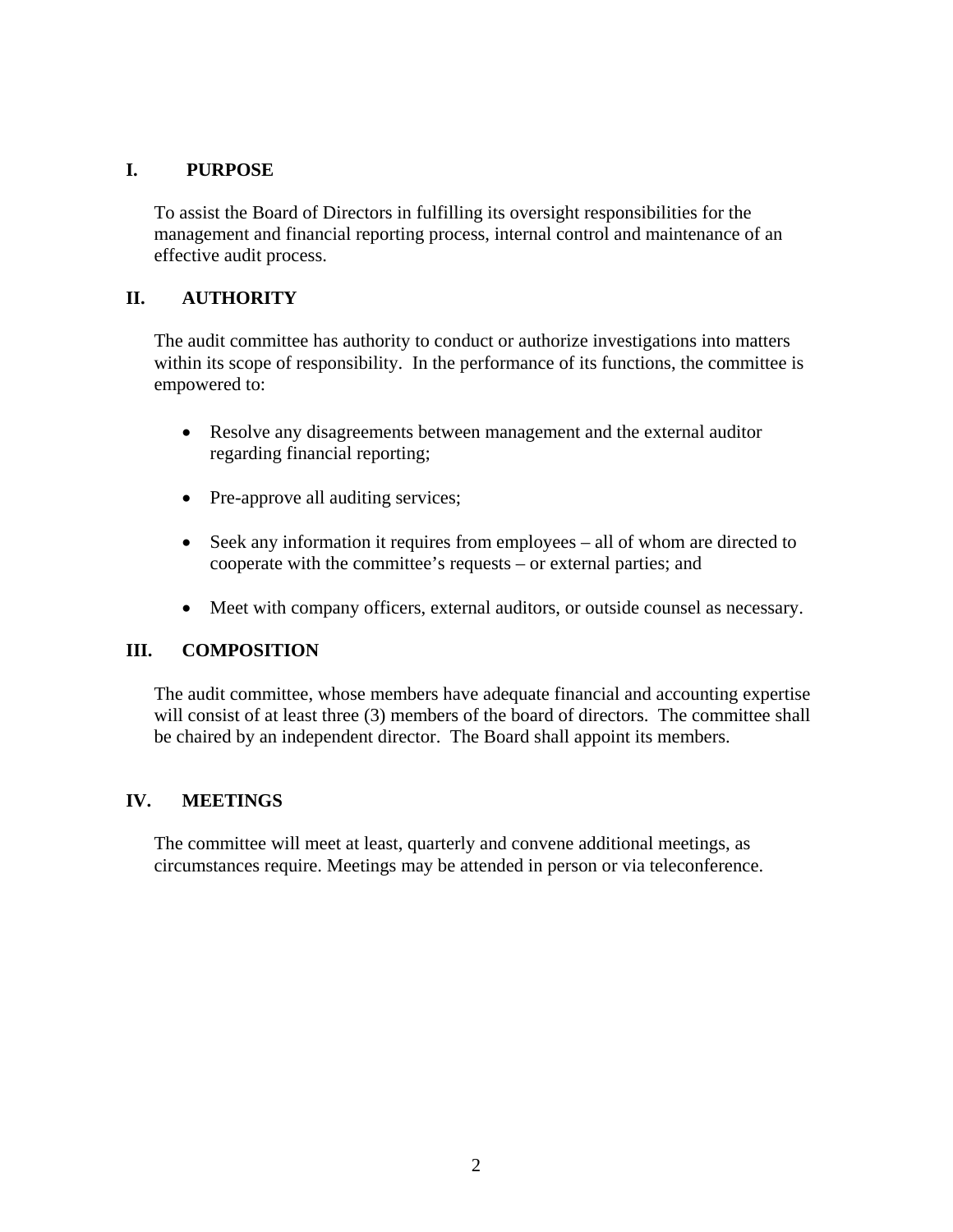#### **V. RESPONSIBLITIES**

#### *V.1. General Function*

- Check all financial reports against its compliance with pertinent accounting standards, including regulatory requirements.
- Perform oversight financial management functions specifically in the areas of managing credit, market, liquidity, operational, legal and other risks of the Corporation, and crisis management.
- Pre-approve all audit plans, scope and frequency one (1) month before the conduct of the external audit.
- Perform direct interface functions with the external auditors.
- Elevate to international standards the accounting and auditing processes, practices and methodologies, and develop the following relation to this reform:
	- A. Definitive timetable within which the accounting system of the Corporation will be 100% International Accounting Standards (AIS) compliant.
	- B. An accountability statement that will specifically identify officers and/or personnel directly responsible for the accomplishment of such task.
- Develop a transparent financial management system that will ensure the integrity of internal control activities throughout the company through a step-by-step procedures and policies handbook that will be used by the entire organization.

# *V.2. Internal Audit Function*

- The Corporation shall have in place an internal audit function which shall be performed by the Audit Committee, through which its Board, senior management, and stockholders shall be provided with reasonable assurance that its key organizational and procedural controls are effective, appropriate, and complied with.
- In view of the non-complex nature of the Corporation's business, the small volume and size of the transactions, the low degree of the risk involved and the Company's size in terms of number of employees, as well as for the purpose of avoiding the necessary expenses, the Corporation does not see the need for creating the position of Internal Auditor. Furthermore, being a subsidiary of a foreign corporation, the Corporation's organizational and accounting procedures and records are regularly audited by its Hong Kong Head Office audit staff..